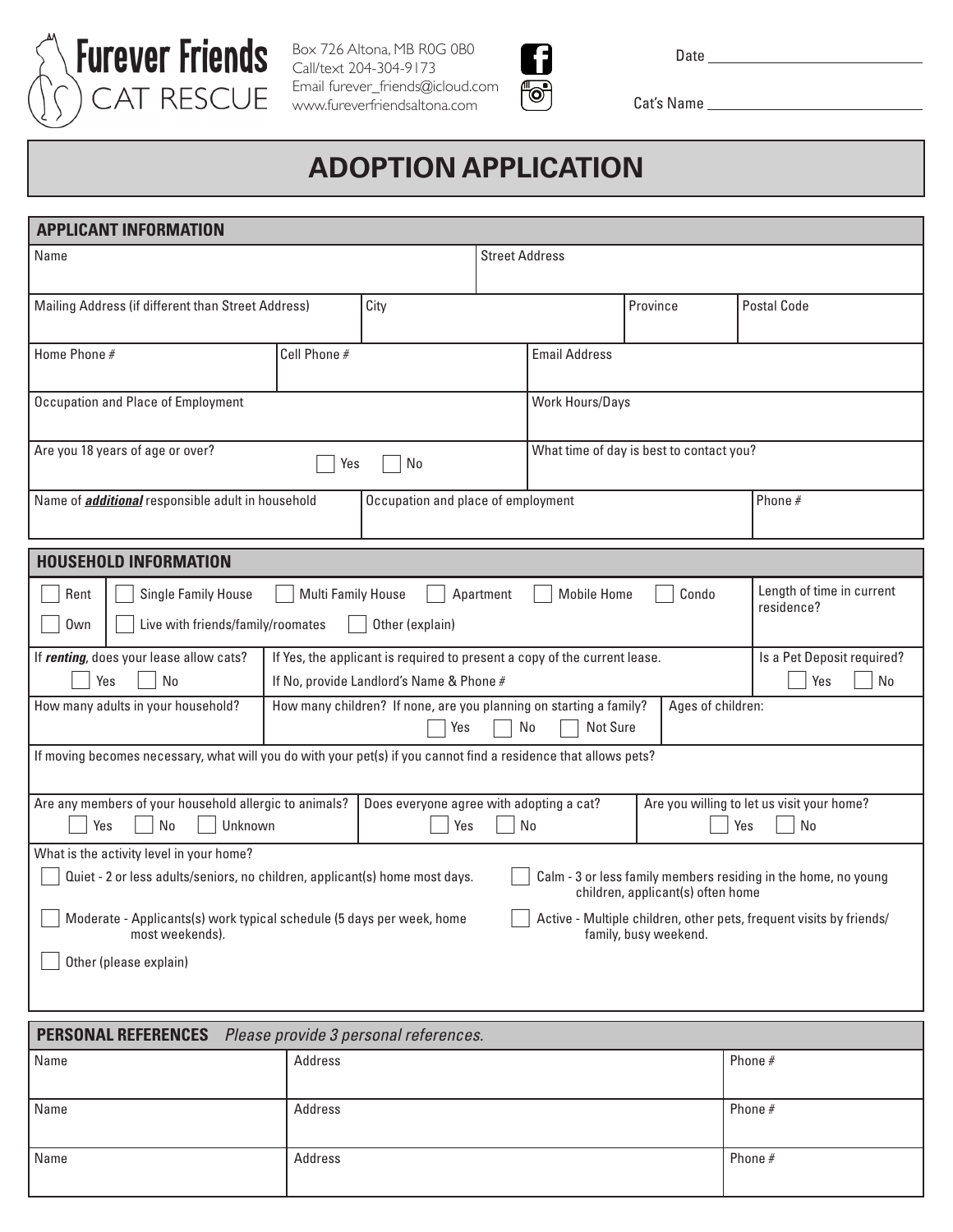| <b>OTHER PETS</b>                                                              | List pets that you own, or have owned, in the past 5 years.                                                                       |                           |                                                                                      |                                |                                                  |                  |                                                                                  |
|--------------------------------------------------------------------------------|-----------------------------------------------------------------------------------------------------------------------------------|---------------------------|--------------------------------------------------------------------------------------|--------------------------------|--------------------------------------------------|------------------|----------------------------------------------------------------------------------|
| <b>Type of Animal</b>                                                          | Name                                                                                                                              | Age                       | Gender                                                                               | Spayed/<br>Neutered            | Still own? (If no, please explain)               |                  |                                                                                  |
|                                                                                |                                                                                                                                   |                           | Male<br>Female                                                                       | Yes<br>No                      |                                                  |                  |                                                                                  |
|                                                                                |                                                                                                                                   |                           | Male<br>Female                                                                       | Yes<br>No                      |                                                  |                  |                                                                                  |
|                                                                                |                                                                                                                                   |                           | Male<br>Female                                                                       | Yes<br>No                      |                                                  |                  |                                                                                  |
|                                                                                |                                                                                                                                   |                           | Male<br>Female                                                                       | Yes<br>No                      |                                                  |                  |                                                                                  |
|                                                                                |                                                                                                                                   |                           | Male<br>Female                                                                       | Yes<br>No                      |                                                  |                  |                                                                                  |
| Have your cats been tested for feline leukemia?<br>No<br>Not Applicable<br>Yes |                                                                                                                                   |                           |                                                                                      |                                | Have your cats been tested for FIV?<br>No<br>Yes | Not Applicable   |                                                                                  |
| Do any of your house cats go outdoors?<br>No<br>Not Applicable<br>Yes          |                                                                                                                                   |                           | Are all of your pets up to date with vaccines?<br>No<br><b>Not Applicable</b><br>Yes |                                |                                                  |                  |                                                                                  |
| <b>VETERINARIAN INFORMATION</b>                                                |                                                                                                                                   |                           |                                                                                      |                                |                                                  |                  |                                                                                  |
|                                                                                | Please note: we will be contacting your vet for a reference. You need to call them to authorize the release of basic information. |                           |                                                                                      |                                |                                                  |                  |                                                                                  |
|                                                                                | Name of your Veterinarian                                                                                                         |                           |                                                                                      | Name of Vet Clinic or Hospital |                                                  |                  |                                                                                  |
| City                                                                           |                                                                                                                                   | Province                  |                                                                                      |                                |                                                  | Phone #          |                                                                                  |
| <b>NEW CAT INFORMATION</b>                                                     |                                                                                                                                   |                           |                                                                                      |                                |                                                  |                  |                                                                                  |
|                                                                                |                                                                                                                                   |                           |                                                                                      |                                |                                                  |                  |                                                                                  |
|                                                                                | Why are you interested in adopting a cat at this time?<br>Companion to me/family                                                  | Companion for another pet |                                                                                      | transition into your home?     |                                                  | Yes              | Do you have a room with a door where your new cat could be kept during the<br>No |
| Hunting/Mouser                                                                 |                                                                                                                                   | Other (please explain)    |                                                                                      | Kitten                         | What age of cat are you looking for?             | Adult            | Senior                                                                           |
|                                                                                | Would you be interested in adopting two kittens or a bonded adult pair?                                                           |                           |                                                                                      | Yes                            |                                                  | No               | Not Sure                                                                         |
| Do you prefer?                                                                 | Male<br>Female                                                                                                                    |                           | Doesn't Matter                                                                       | Do you prefer?                 | <b>Short Hair</b>                                | Long Hair        | Doesn't Matter                                                                   |
|                                                                                | Is there any breed, color or markings that you are specially interested in? If so, please explain.                                |                           |                                                                                      |                                |                                                  |                  |                                                                                  |
|                                                                                | Are you comfortable with a cat that likes to play "chase my ankles" and similar games?                                            |                           |                                                                                      |                                | No                                               | Somewhat         | Yes                                                                              |
|                                                                                | Do you want the cat to interact with guests?                                                                                      |                           |                                                                                      |                                | Little of the time                               | Some of the time | All of the time                                                                  |
|                                                                                | How do you feel about a boisterous cat that gets into everything?                                                                 |                           |                                                                                      |                                | No thanks                                        | Depends          | Fine by me                                                                       |
|                                                                                | Do you want the cat to be by your side or on your lap?                                                                            |                           |                                                                                      |                                | Little of the time                               | Some of the time | All of the time                                                                  |
|                                                                                | Do you want a cat that enjoys being held?                                                                                         |                           |                                                                                      |                                | Little of the time                               | Some of the time | Most of the time                                                                 |
| Do prefer a talkative cat?                                                     |                                                                                                                                   |                           |                                                                                      |                                | No                                               | Yes              | Doesn't matter                                                                   |
|                                                                                | Does the cat need to get along with                                                                                               | Dogs                      | Cats                                                                                 | <b>Birds</b>                   | Other (please explain)                           |                  |                                                                                  |
|                                                                                | How many hours per day will the cat be alone?                                                                                     |                           |                                                                                      |                                | More than 9                                      | 4 to 8           | Less than 4                                                                      |
|                                                                                | Where will the cat be kept during this "alone" time?                                                                              |                           |                                                                                      |                                | Kennel                                           | <b>Cat Room</b>  | Free Roam                                                                        |
|                                                                                | Where do you think your cat will sleep at night?                                                                                  |                           |                                                                                      |                                | Cat Area                                         | Wherever         | In my Bed                                                                        |
|                                                                                | Where will you primarily keep your cat?                                                                                           |                           |                                                                                      |                                | Outdoors                                         | Indoors/Outdoors | Indoors Only                                                                     |